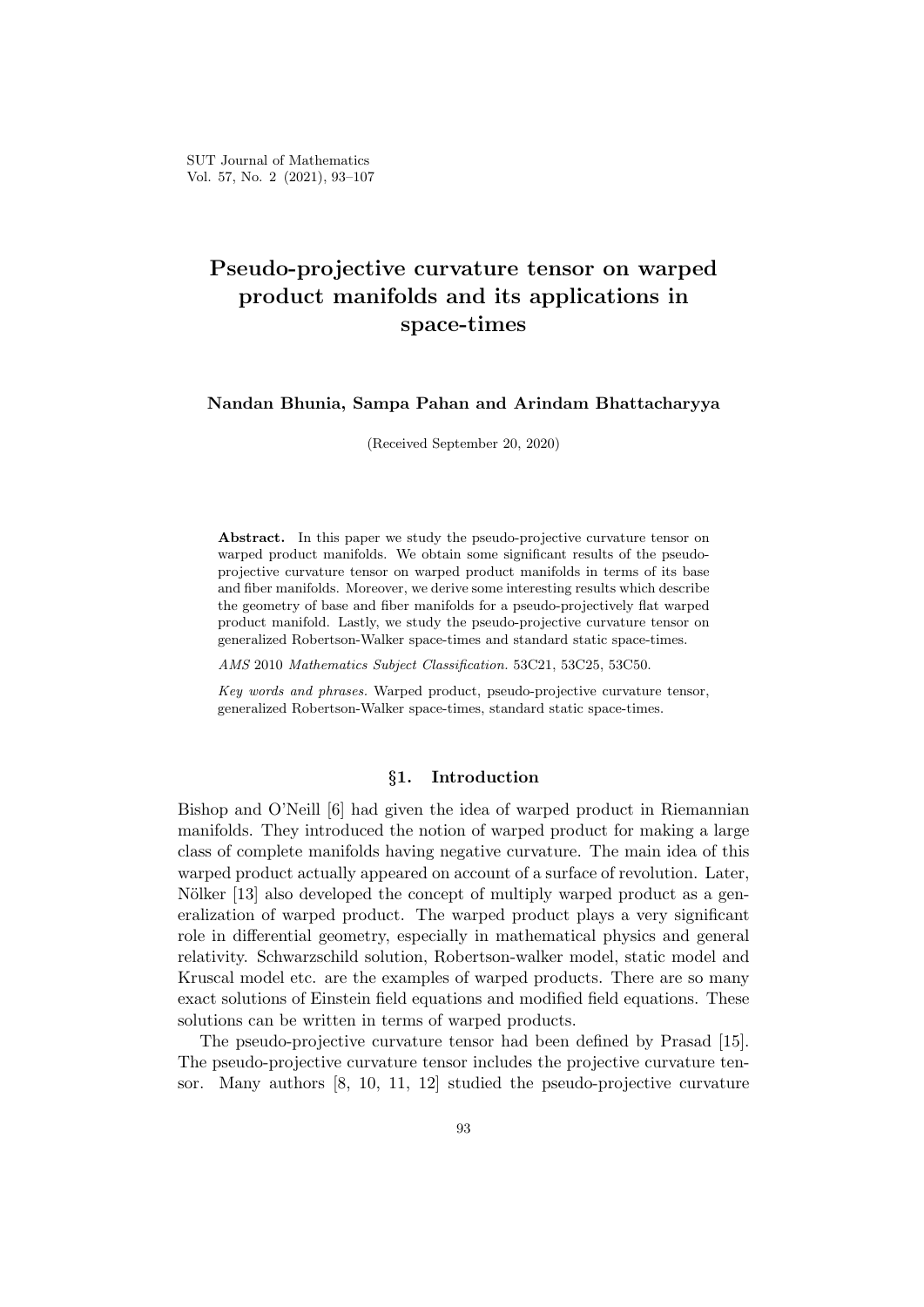tensor in different ways. The pseudo-projective curvature tensor has been studied in mathematics as well as physics as a research topic. Shenawy and Unal  $[19]$  studied on the  $W_2$ -curvature tensor on warped product manifolds. In view of the above interesting works, we wish to study the pseudo-projective curvature tensor on warped product manifolds and space-times.

The aim of this paper is to study the geometry of pseudo-projective curvature tensor on warped product manifolds. Besides this we discuss its applications to Robertson-Walker space-times and standard static space-times. Hence this paper connects the pseudo-projective curvature tensor to warped product manifold, Robertson-Walker space-times and standard static space-times.

This paper has been arranged in the following way. In section 2, we state the concept of pseudo-projective curvature tensor and warped product manifolds. In section 3, we discuss some interesting results of pseudo-projective curvature tensor on warped product manifolds in terms of its base and fiber manifolds. In section 4, we study pseudo-projective curvature tensor on generalized Robertson-Walker space-times. The last section is devoted to the study of standard static space-times admitting the pseudo-projective curvature tensor.

## *§***2. Preliminaries**

In this part, we just recall some basic ideas on warped product and pseudoprojective curvature tensor.

Let  $(B, g_B)$  and  $(F, g_F)$  be two Riemannian manifolds with  $dim(B) > 0$  and  $\dim(F) > 0$ . Let  $f : B \to (0, \infty)$  be a positive smooth function on B. Suppose the natural projections of the product manifold  $B \times F$  are  $\pi : B \times F \to B$  and  $\eta: B \times F \to F$ . The warped product  $M = B \times_f F$  is the product manifold  $B \times F$  furnished with the Riemannian structure such that

$$
\langle X, X \rangle = \langle \pi^*(X), \pi^*(X) \rangle + f^2(\pi(X)) < \eta^*(X), \eta^*(X) >,
$$

for each tangent vector  $X \in \mathfrak{X}(M)$ . Therefore, we obtain the metric relation  $g_M = g_B \oplus f^2 g_F$ . *B* and *F* are respectively the base and fiber of this warped product manifold. The function *f* is known as the warping function of this warped product.

**Proposition 2.1** ([14]). Let  $M = B \times_f F$  be a warped product with Rieman*nian curvature tensor R.* If  $X, Y, Z \in \mathfrak{X}(B)$  *and*  $U, V, W \in \mathfrak{X}(F)$ *, then* 

(1) 
$$
R(X,Y)Z = R^{B}(X,Y)Z,
$$
  
\n(2) 
$$
R(V,X)Y = \frac{H^{f}(X,Y)}{f}V,
$$

 $R(X, Y)V = R(V, W)X = 0,$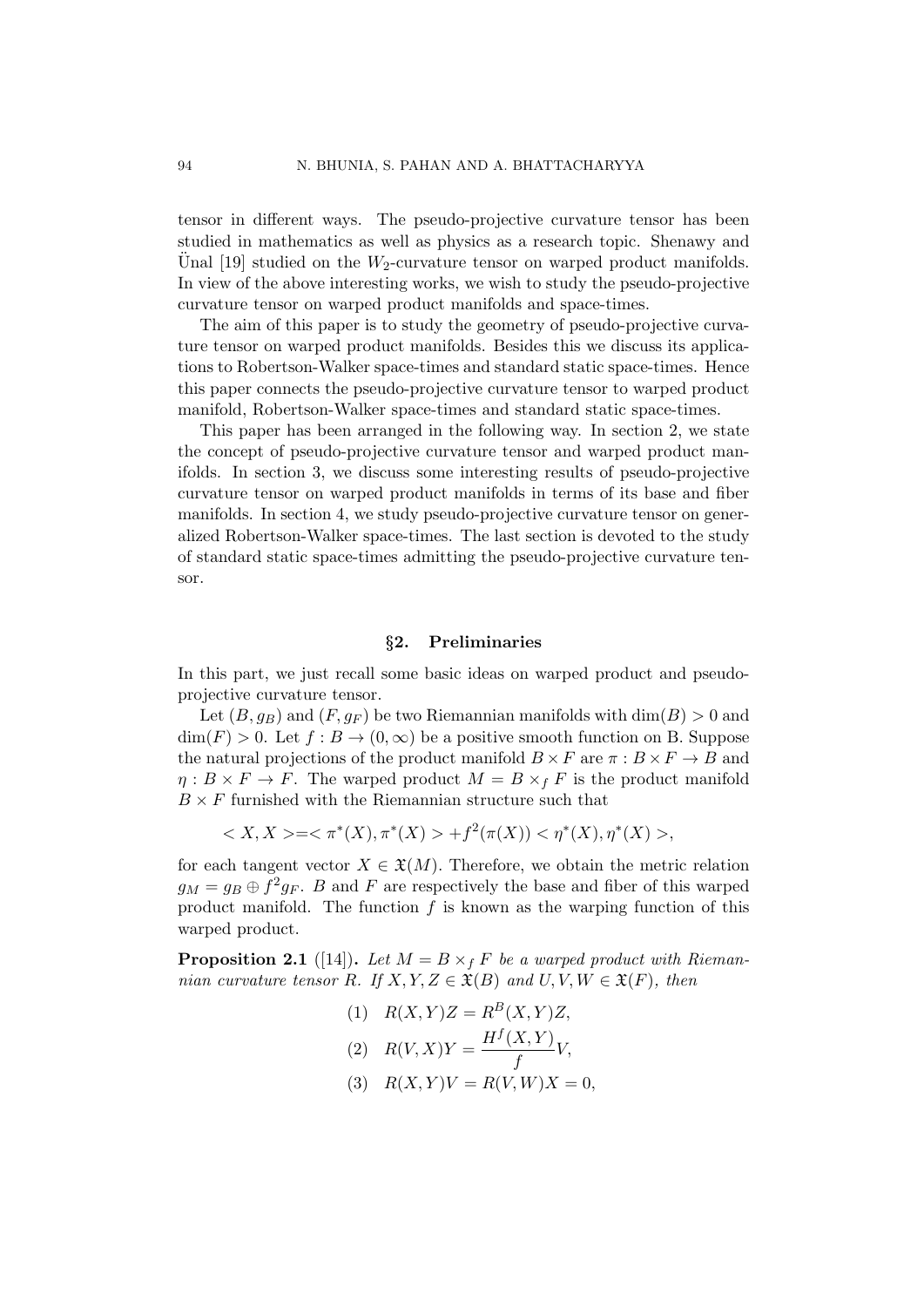(4) 
$$
R(X, V)W = \frac{g(V, W)}{f} D_X^1(\nabla f),
$$
  
\n(5)  $R(V, W)U = R^F(V, W)U + \frac{\|\nabla f\|^2}{f^2} [g(W, U)V - g(V, U)W].$ 

**Proposition 2.2** ([14]). *On the warped product*  $M = B \times_f F$  *with* dim(*F*) =  $d > 1$ , let  $X, Y \in \mathfrak{X}(B)$  and  $V, W \in \mathfrak{X}(F)$ . Then the Ricci tensor  $S_M$  of M *are given by*

- (1)  $S_M(X, Y) = S_B(X, Y) \frac{d}{f}$  $\frac{a}{f}H^f(X,Y),$
- $(S_M(X, V) = 0,$  $(S)$   $S_M(V, W) = S_F(V, W) - g(V, W) f^*, \quad f^* = \frac{\Delta f}{f}$  $\frac{\Delta f}{f} + \frac{d-1}{f^2}$  $\frac{1}{f^2}$   $\|\nabla f\|^2$ ,

where  $\Delta f = tr(H^f)$  and  $H^f$  are respectively the Laplacian and the Hessian *of f on B.*

**Proposition 2.3** ([7]). Let  $M = B \times_{f} F$  be a semi-Riemannian warped product  $furnished\ with\ the\ metric\ g_M=g_B\oplus f^2g_F.$  *Then the scalar curvature*  $\tau$  *of*  $M$ *admits the following relation*

$$
\tau = \tau_B + \frac{\tau_F}{f^2} - 2s \frac{\Delta_B(f)}{f} - s(s-1) \frac{\|\text{grad}_B f\|_B^2}{f^2},
$$

*where*  $r = \dim(B)$  *and*  $s = \dim(F)$ *.* 

The pseudo-projective curvature tensor  $\bar{P}^*$  on a pseudo-Riemannian manifold is defined by

(2.1) 
$$
\bar{P}^*(X, Y, Z, W) = a_1 \bar{R}(X, Y, Z, W) + a_2 [S(Y, Z)g(X, W) - S(X, Z)g(Y, W)] - \frac{\tau}{n} \left( \frac{a_1}{n-1} + a_2 \right) \times [g(Y, Z)g(X, W) - g(X, Z)g(Y, W)],
$$

where  $a_1$  and  $a_2 \neq 0$  are two constants, *S* is the Ricci tensor of  $(0, 2)$ -type, the scalar curvature of the manifold is  $\tau$ ,  $\bar{P}^*(X, Y, Z, W) = g(P^*(X, Y)Z, W)$ ,  $\overline{R}(X, Y, Z, W) = g(R(X, Y)Z, W)$ , where *R* is the Riemannian curvature tensor.

If  $a_1 = 1$  and  $a_2 = -\frac{1}{n-1}$  $\frac{1}{n-1}$ , then Eq. (2.1) reduces to the projective curvature tensor. Moreover, if  $P^* = 0$  for  $n > 3$ , then a pseudo-Riemannian manifold is called pseudo-projectively flat.

It clearly follows from Eq. (2.1) that

(2.2) 
$$
P^*(X,Y)Z = a_1R(X,Y)Z + a_2 [S(Y,Z)X - S(X,Z)Y] - \frac{\tau}{n} \left( \frac{a_1}{n-1} + a_2 \right) [g(Y,Z)X - g(X,Z)Y].
$$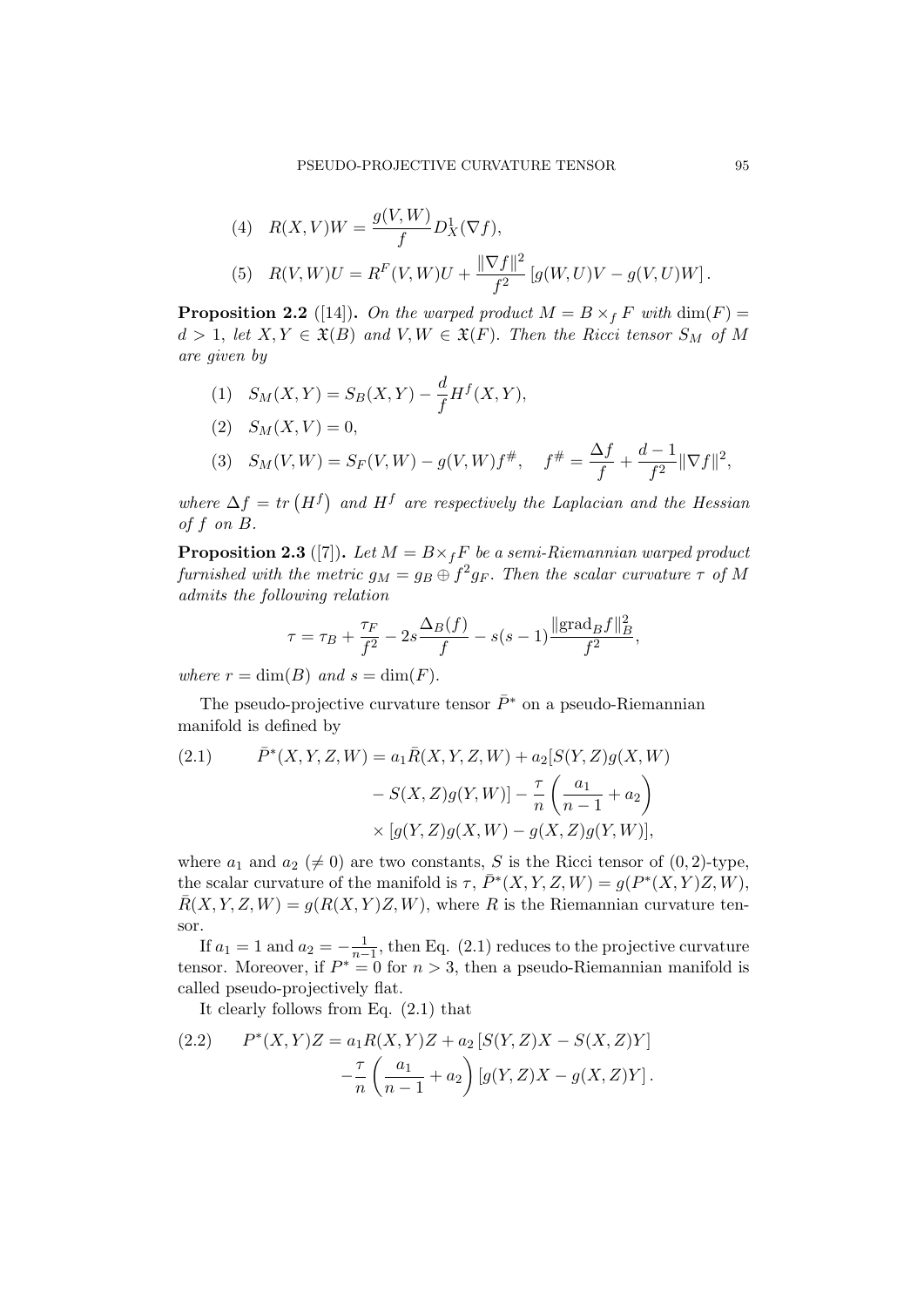*Remark***.** Suppose *M* is a semi-Riemannian manifold. Then

$$
P^*(X,Y)Z + P^*(Y,Z)X + P^*(Z,X)Y = 0,
$$

for  $X, Y, Z \in \mathfrak{X}(M)$ .

**Proposition 2.4.** *Suppose M is a semi-Riemannian manifold. Then the pseudo-projective curvature tensor vanishes if and only if the tensor P ∗ vanishes.*

A Riemannian metric *g* is said to be of Hessian type metric if  $H^{f_1} = f_2 g$ for any two smooth functions  $f_1$  and  $f_2$ , where  $H^{f_1}$  denotes the Hessian of the function  $f_1$ .

## *§***3. Pseudo-projective curvature tensor on warped product manifolds**

Here we study the pseudo-projective curvature tensor on warped product manifolds. We consider the warped product  $M = M_1 \times_f M_2$  where dim( $M = n$ , dim( $M_1$ ) =  $n_1$  and dim( $M_2$ ) =  $n_2$  such that  $n = n_1 + n_2$ ,  $n_i \neq 1$  for  $i = 1, 2$ . We denote  $R$ ,  $R^i$  as the curvature tensor and  $S$ ,  $S^i$  as the Ricci tensor on *M,*  $M_i$  respectively. On the other hand,  $\nabla f$ ,  $\Delta f$  and  $H^f$  are respectively the gradient, Laplacian and Hessian of *f* on *M*1. *D, D<sup>i</sup>* indicate the Levi-Civita connection with respect to the metric  $g$ ,  $g_i$  for  $i = 1$ , 2 respectively. Throughout our entire study we use the relation  $f^{\#} = \frac{\Delta f}{f} + \frac{n_2 - 1}{f^2} ||\nabla f||^2$ . Last of all, we denote the pseudo-projective curvature tensor and the tensor *P ∗* on *M* and  $M_i$  by  $\bar{P}^*$ ,  $P^*$  and  $\bar{P}^*_i$ ,  $P^*_i$  respectively.

Now we obtain the following theorems for the pseudo-projective curvature tensor on warped product manifolds. These theorems describe the warped geometry in terms of its base and fiber manifolds.

**Theorem 3.1.** Let  $M = M_1 \times_f M_2$  be a warped product manifold furnished *with the metric*  $g = g_1 \oplus f^2 g_2$ *. If*  $X_i, Y_i, Z_i \in \mathfrak{X}(M_i)$  *for*  $i = 1, 2$ *, then* 

$$
P^*(X_1, Y_1)Z_1 = P_1^*(X_1, Y_1)Z_1 + \tau \left[ \frac{n_2(n + n_1 - 1)}{n n_1(n - 1)(n_1 - 1)} a_1 + \frac{n_2}{n n_1} a_2 \right]
$$
  
\n
$$
\times [g_1(Y_1, Z_1)X_1 - g_1(X_1, Z_1)Y_1]
$$
  
\n
$$
+ \frac{a_2 n_2}{f} \left[ H^f(X_1, Z_1)Y_1 - H^f(Y_1, Z_1)X_1 \right],
$$
  
\n
$$
P^*(X_1, Y_1)Z_2 = P^*(X_2, Y_2)Z_1 = 0,
$$
  
\n
$$
P^*(X_1, Y_2)Z_1 = \left( \frac{a_2 n_2 - a_1}{f} \right) H^f(X_1, Z_1)Y_2 - a_2 S^1(X_1, Z_1)Y_2
$$
  
\n
$$
+ \frac{\tau}{n} \left( \frac{a_1}{n - 1} + a_2 \right) g_1(X_1, Z_1)Y_2,
$$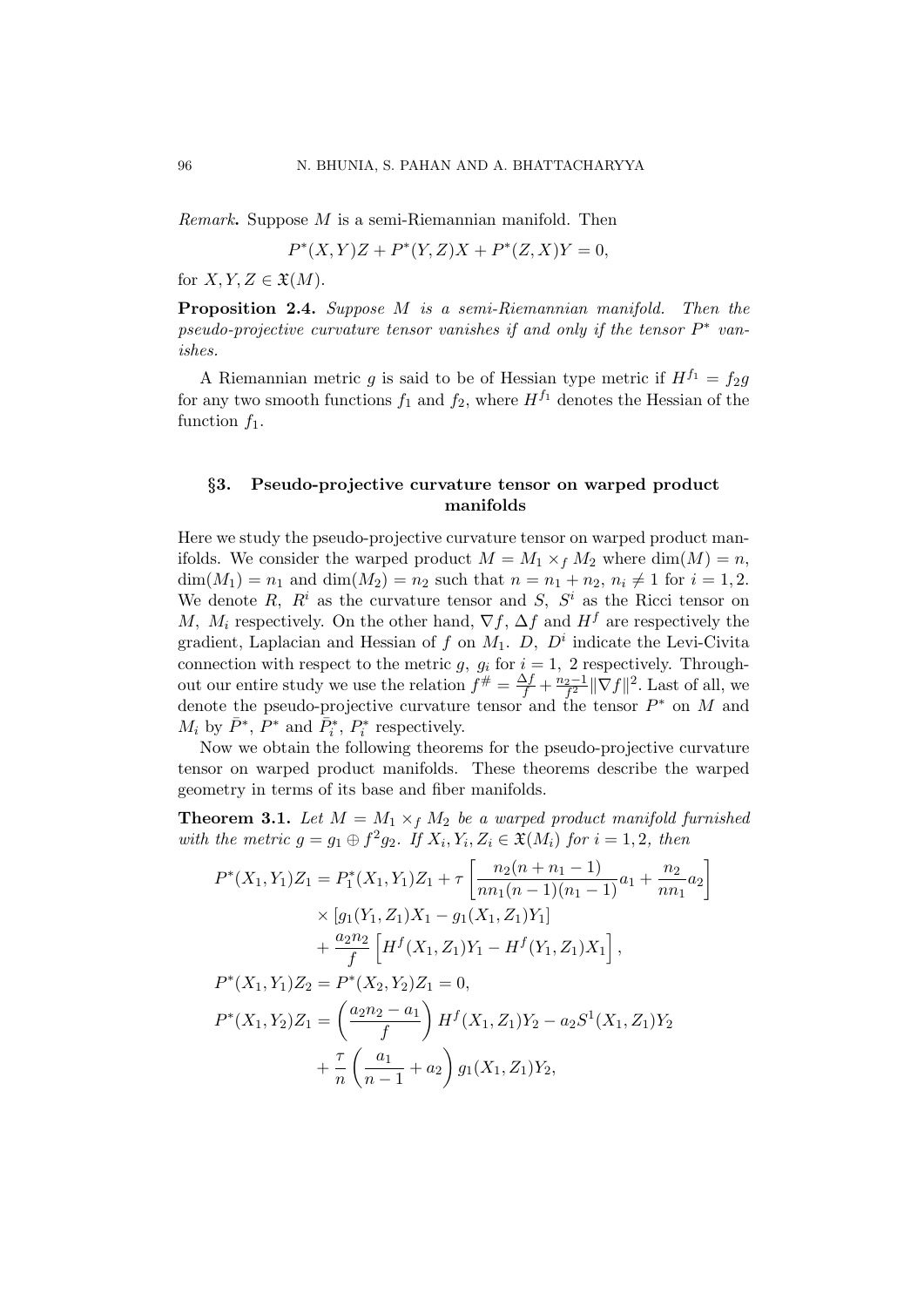$$
P^*(X_1, Y_2)Z_2 = a_1fg_2(Y_2, Z_2)D_{X_1}^1 \nabla f + a_2S^2(Y_2, Z_2)X_1
$$
  

$$
- f^2 \left[ a_2 f^{\#} + \frac{\tau}{n} \left( \frac{a_1}{n-1} + a_2 \right) \right] g_2(Y_2, Z_2)X_1,
$$
  

$$
P^*(X_2, Y_2)Z_2 = P_2^*(X_2, Y_2)Z_2 + \left[ \left( \frac{n^2 - n - n_2^2 f^2 + n_2 f^2}{n n_2 (n-1)(n_2 - 1)} \right) a_1 \tau
$$
  

$$
+ \left( \frac{n - n_2 f^2}{n n_2} \right) \tau a_2 - a_2 f^2 f^{\#} + a_1 ||\nabla f||^2 \right]
$$
  

$$
\times [g_2(Y_2, Z_2)X_2 - g_2(X_2, Z_2)Y_2].
$$

*Proof.* Let  $M = M_1 \times_f M_2$  be a warped product manifold furnished with the metric  $g = g_1 \oplus f^2 g_2$ . Let  $dim(M) = n$ ,  $dim(M_i) = n_i$  for  $i = 1, 2$  and  $n = n_1 + n_2$ . If  $X_i, Y_i, Z_i \in \mathfrak{X}(M_i)$  for  $i = 1, 2$ . Then, we obtain

$$
P^*(X_1, Y_1)Z_1 = a_1R(X_1, Y_1)Z_1 + a_2 [S(Y_1, Z_1)X_1 - S(X_1, Z_1)Y_1]
$$
  
\n
$$
- \frac{\tau}{n} \left( \frac{a_1}{n-1} + a_2 \right) [g(Y_1, Z_1)X_1 - g(X_1, Z_1)Y_1]
$$
  
\n
$$
= a_1R^1(X_1, Y_1)Z_1 + a_2 \left[ \{ S^1(Y_1, Z_1) - \frac{n_2}{f} H^f(Y_1, Z_1) \} X_1 \right]
$$
  
\n
$$
- \left\{ S^1(X_1, Z_1) - \frac{n_2}{f} H^f(X_1, Z_1) \} Y_1 \right\}
$$
  
\n
$$
- \frac{\tau}{n} \left( \frac{a_1}{n-1} + a_2 \right) [g_1(Y_1, Z_1)X_1 - g_1(X_1, Z_1)Y_1]
$$
  
\n
$$
= a_1R^1(X_1, Y_1)Z_1 + a_2[S^1(Y_1, Z_1)X_1 - S^1(X_1, Z_1)Y_1]
$$
  
\n
$$
- \frac{\tau}{n_1} \left( \frac{a_1}{n_1 - 1} + a_2 \right) [g_1(Y_1, Z_1)X_1 - g_1(X_1, Z_1)Y_1]
$$
  
\n
$$
+ \left[ \frac{\tau}{n_1} \left( \frac{a_1}{n_1 - 1} + a_2 \right) - \frac{\tau}{n} \left( \frac{a_1}{n - 1} + a_2 \right) \right]
$$
  
\n
$$
\times [g_1(Y_1, Z_1)X_1 - g_1(X_1, Z_1)Y_1]
$$
  
\n
$$
+ \frac{a_2n_2}{f} \left[ H^f(X_1, Z_1)Y_1 - H^f(Y_1, Z_1)X_1 \right]
$$
  
\n
$$
= P_1^*(X_1, Y_1)Z_1 + \tau \left[ \frac{n_2(n + n_1 - 1)}{n_1(n - 1)(n_1 - 1)} a_1 + \frac{n_2}{n_1} a_2 \right]
$$
  
\n
$$
\times [g_1(Y_1, Z
$$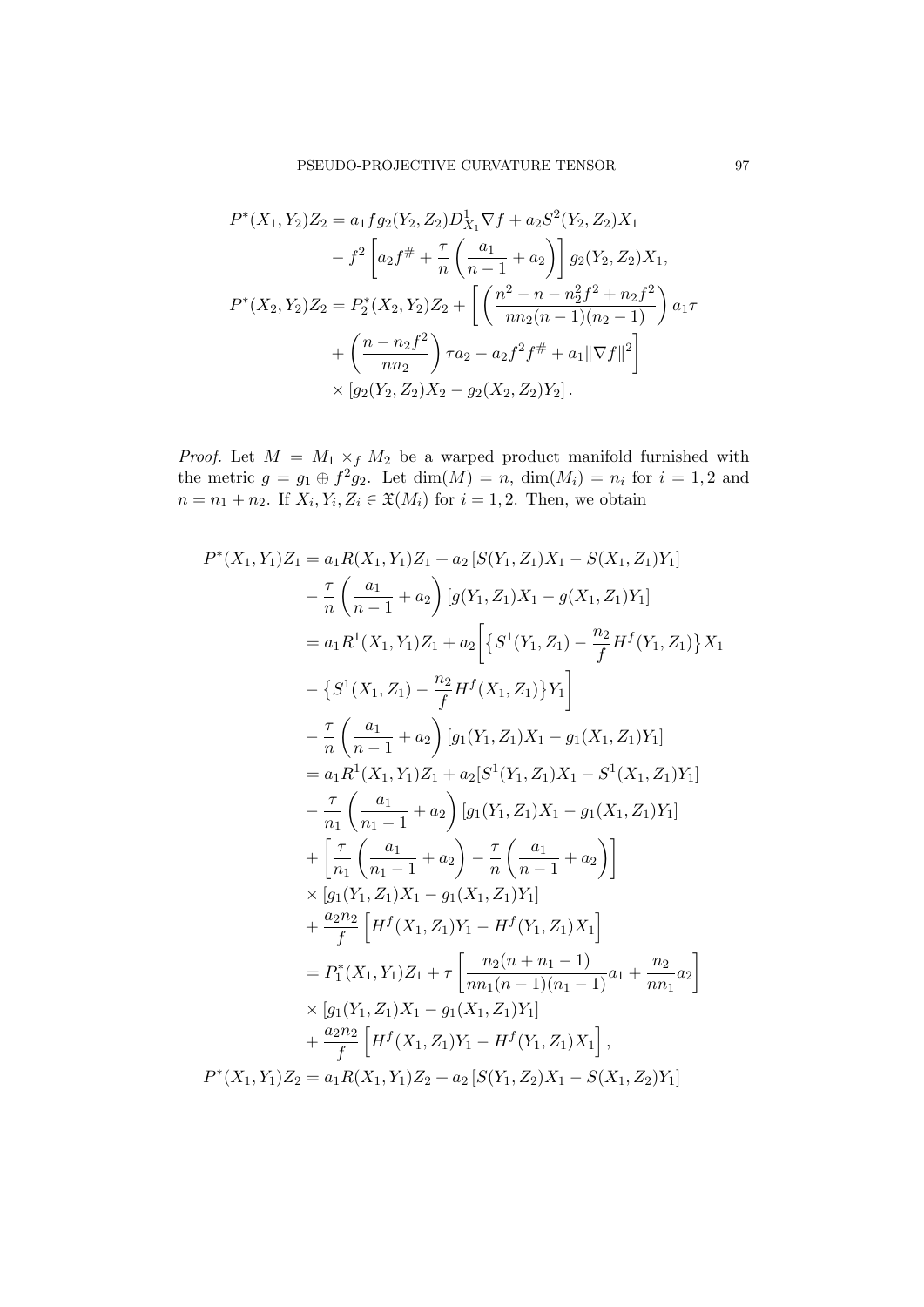$$
-\frac{\pi}{n}\left(\frac{a_1}{n-1}+a_2\right)[g(Y_1, Z_2)X_1-g(X_1, Z_2)Y_1]
$$
  
\n= 0,  
\n
$$
P^*(X_1, Y_2)Z_1 = a_1R(X_1, Y_2)Z_1 + a_2 [S(Y_2, Z_1)X_1 - S(X_1, Z_1)Y_2]
$$
  
\n
$$
-\frac{\pi}{n}\left(\frac{a_1}{n-1}+a_2\right)[g(Y_2, Z_1)X_1 - g(X_1, Z_1)Y_2]
$$
  
\n
$$
= -\left(\frac{a_1}{f}\right)H^f(X_1, Z_1)Y_2 - a_2 \left[S^1(X_1, Z_1)Y_2\right]
$$
  
\n
$$
-\frac{n_2}{f}H^f(X_1, Z_1)Y_2\right] + \frac{\pi}{n}\left(\frac{a_1}{n-1}+a_2\right)g_1(X_1, Z_1)Y_2
$$
  
\n
$$
= \left(\frac{a_2n_2-a_1}{f}\right)H^f(X_1, Z_1)Y_2 - a_2S^1(X_1, Z_1)Y_2
$$
  
\n
$$
+\frac{\pi}{n}\left(\frac{a_1}{n-1}+a_2\right)g_1(X_1, Z_1)Y_2,
$$
  
\n
$$
P^*(X_1, Y_2)Z_2 = a_1R(X_1, Y_2)Z_2 + a_2 [S(Y_2, Z_2)X_1 - S(X_1, Z_2)Y_2]
$$
  
\n
$$
= \frac{\pi}{n}\left(\frac{a_1}{n-1}+a_2\right)[g(Y_2, Z_2)X_1 - g(X_1, Z_2)Y_2]
$$
  
\n
$$
= \left(\frac{a_1}{f}\right)g(Y_2, Z_2)D_{X_1}^1\nabla f + a_2 [S^2(Y_2, Z_2)X_1
$$
  
\n
$$
-f^{\#}g(Y_2, Z_2)D_{X_1}^1\nabla f + a_2 [S^2(Y_2, Z_2)X_1
$$
  
\n
$$
-f^{\#}g(Y_2, Z_2)D_{X_1}^1\nabla f + a_2 S^2(Y_2,
$$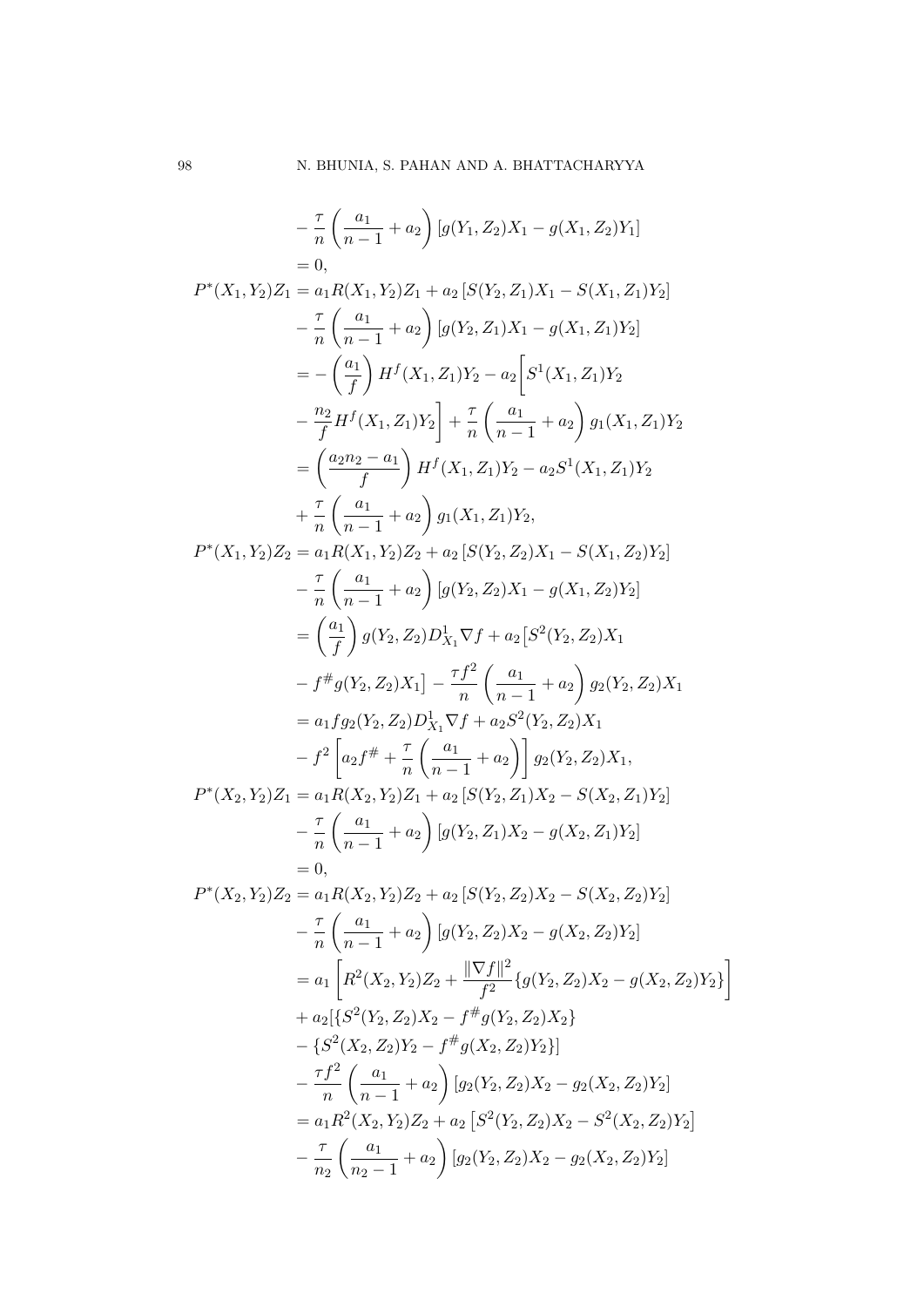$$
+\left[\frac{\tau}{n_2}\left(\frac{a_1}{n_2-1}+a_2\right)-\frac{\tau f^2}{n}\left(\frac{a_1}{n-1}+a_2\right)\right.\n-a_2f^2f^{\#}+a_1\|\nabla f\|^2\right][g_2(Y_2, Z_2)X_2-g_2(X_2, Z_2)Y_2]
$$
\n
$$
=P_2^*(X_2, Y_2)Z_2+\left[\left(\frac{n^2-n-n_2^2f^2+n_2f^2}{nn_2(n-1)(n_2-1)}\right)a_1\tau\right.\n+\left(\frac{n-n_2f^2}{nn_2}\right)\tau a_2-a_2f^2f^{\#}+a_1\|\nabla f\|^2\right]\n\times [g_2(Y_2, Z_2)X_2-g_2(X_2, Z_2)Y_2].
$$

This completes the proof.

**Theorem 3.2.** *Let*  $M = M_1 \times_f M_2$  *be a pseudo-projectively flat warped product manifold furnished with the metric*  $g = g_1 \oplus f^2 g_2$ . Then

$$
\bar{P}_1^*(X_1, Y_1, Z_1, W_1) = \tau \left[ \frac{n_2(n + n_1 - 1)}{n n_1(n - 1)(n_1 - 1)} a_1 + \frac{n_2}{n n_1} a_2 \right] \times [g_1(X_1, Z_1) g_1(Y_1, W_1) - g_1(Y_1, Z_1) g_1(X_1, W_1)] \n+ \frac{a_2 n_2}{f} \left[ H^f(Y_1, Z_1) g_1(X_1, W_1) - H^f(X_1, Z_1) g_1(Y_1, W_1) \right],
$$

*for*  $X_1, Y_1, Z_1, W_1 \in \mathfrak{X}(M_1)$ .

*Proof.* Let us assume that  $M = M_1 \times_f M_2$  be a pseudo-projectively flat warped product manifold. Therefore, in view of Theorem 3.1, we obtain

$$
P_1^*(X_1, Y_1)Z_1 = \tau \left[ \frac{n_2(n + n_1 - 1)}{n n_1(n - 1)(n_1 - 1)} a_1 + \frac{n_2}{n n_1} a_2 \right] \times [g_1(X_1, Z_1)Y_1 - g_1(Y_1, Z_1)X_1] + \frac{a_2 n_2}{f} \left[ H^f(Y_1, Z_1)X_1 - H^f(X_1, Z_1)Y_1 \right].
$$

Therefore, we derive

$$
\bar{P}_1^*(X_1, Y_1, Z_1, W_1) = g_1 (P_1^*(X_1, Y_1)Z_1, W_1)
$$
\n
$$
= \tau \left[ \frac{n_2(n + n_1 - 1)}{n n_1(n - 1)(n_1 - 1)} a_1 + \frac{n_2}{n n_1} a_2 \right]
$$
\n
$$
\times \left[ g_1(X_1, Z_1) g_1(Y_1, W_1) - g_1(Y_1, Z_1) g_1(X_1, W_1) \right]
$$
\n
$$
+ \frac{a_2 n_2}{f} \left[ H^f(Y_1, Z_1) g_1(X_1, W_1) \right]
$$
\n
$$
- H^f(X_1, Z_1) g_1(Y_1, W_1) \right].
$$

This completes the proof.

 $\Box$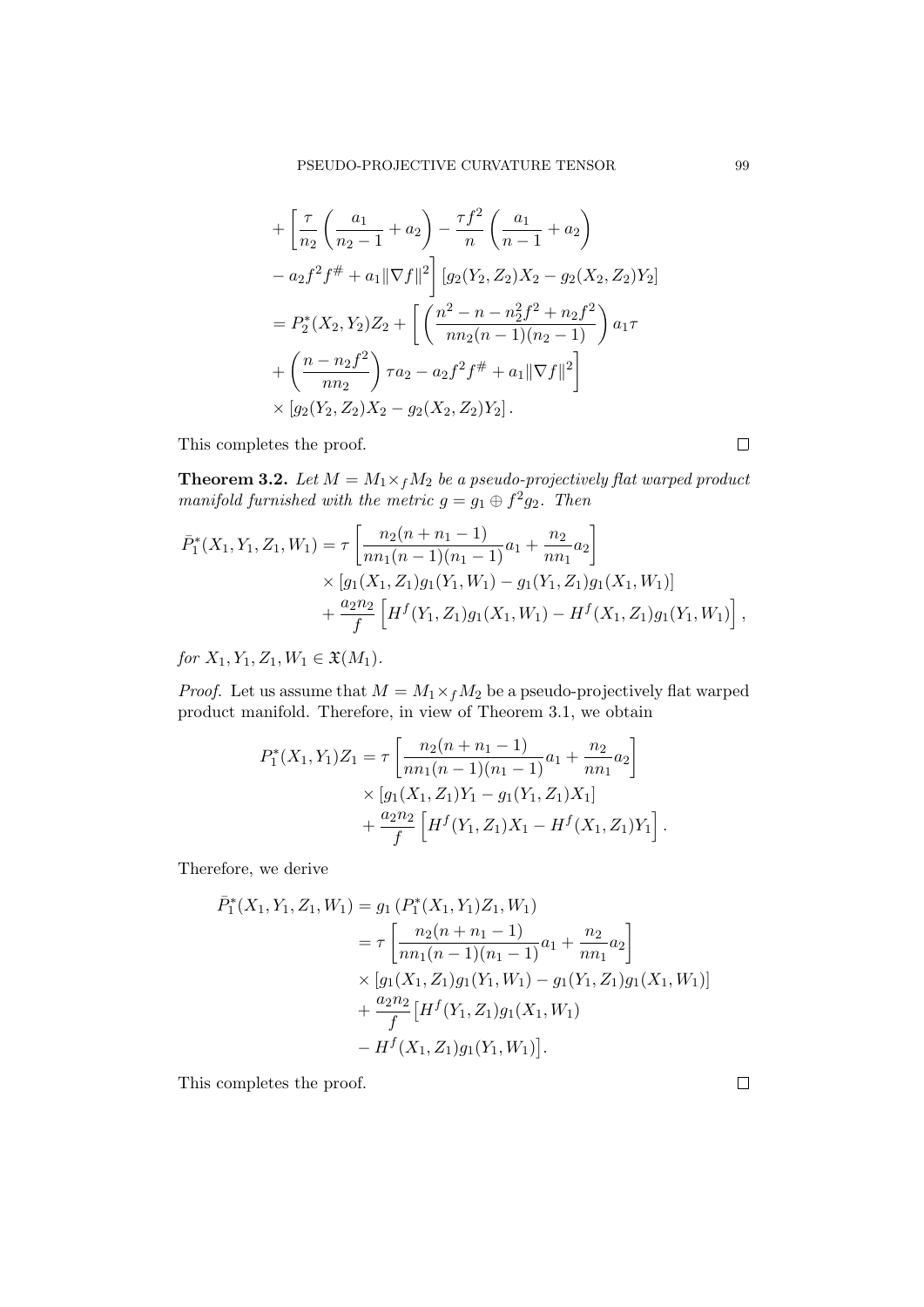**Theorem 3.3.** Let  $M = M_1 \times_f M_2$  be a pseudo-projectively flat warped product *manifold furnished with the metric*  $g = g_1 \oplus f^2 g_2$ . Then the base manifold  $M_1$ *is pseudo-projectively flat if and only if*

$$
\tau\left[\frac{n_2(n+n_1-1)}{nn_1(n-1)(n_1-1)}a_1 + \frac{n_2}{nn_1}a_2\right] \times [g_1(X_1, Z_1)g_1(Y_1, W_1) - g_1(Y_1, Z_1)g_1(X_1, W_1)] + \frac{a_2n_2}{f} \left[H^f(Y_1, Z_1)g_1(X_1, W_1) - H^f(X_1, Z_1)g_1(Y_1, W_1)\right] = 0,
$$

*for*  $X_1, Y_1, Z_1, W_1 \in \mathfrak{X}(M_1)$ .

*Proof.* Let the base manifold *M*<sup>1</sup> be pseudo-projectively flat. Then

$$
\bar{P}_1^*(X_1, Y_1, Z_1, W_1) = 0.
$$

Clearly, the proof follows from Theorem 3.2.

**Theorem 3.4.** *Let*  $M = M_1 \times_f M_2$  *be a pseudo-projectively flat warped product manifold furnished with the metric*  $g = g_1 \oplus f^2 g_2$ . Then the scalar curvature *τ*<sup>1</sup> *of M*<sup>1</sup> *is given by*

$$
\tau_1 = \frac{1}{a_2} \left[ \left( \frac{a_2 n_2 - a_1}{f} \right) \Delta f + \frac{\tau n_1}{n} \left( \frac{a_1}{n_1 + a_2} \right) \right].
$$

*Proof.* Let us assume that  $M = M_1 \times_f M_2$  be a pseudo-projectively flat warped product manifold. Then Theorem 3.1 implies that

$$
S^{1}(X_{1}, Z_{1}) = \frac{1}{a_{2}} \left[ \left( \frac{a_{2}n_{2} - a_{1}}{f} \right) H^{f}(X_{1}, Z_{1}) + \frac{\tau}{n} \left( \frac{a_{1}}{n-1} + a_{2} \right) g_{1}(X_{1}, Z_{1}) \right].
$$

Taking contraction over  $X_1$  and  $Z_1$ , we gain

$$
\tau_1 = \frac{1}{a_2} \left[ \left( \frac{a_2 n_2 - a_1}{f} \right) \Delta f + \frac{\tau n_1}{n} \left( \frac{a_1}{n_1 + a_2} \right) \right].
$$

This completes the proof.

*Remark***.** Proposition 2.3 [7] and Theorem 3.4 jointly imply that the scalar curvature  $\tau_2$  of  $(M_2, g_2)$  is a constant since the left hand side of the equation in Theorem 3.4 depends only on the base manifold  $(M_1, g_1)$ .

**Theorem 3.5.** Let  $M = M_1 \times_f M_2$  be a pseudo-projectively flat warped product *manifold furnished with the metric*  $g = g_1 \oplus f^2 g_2$ . Then the pseudo-projective

$$
\qquad \qquad \Box
$$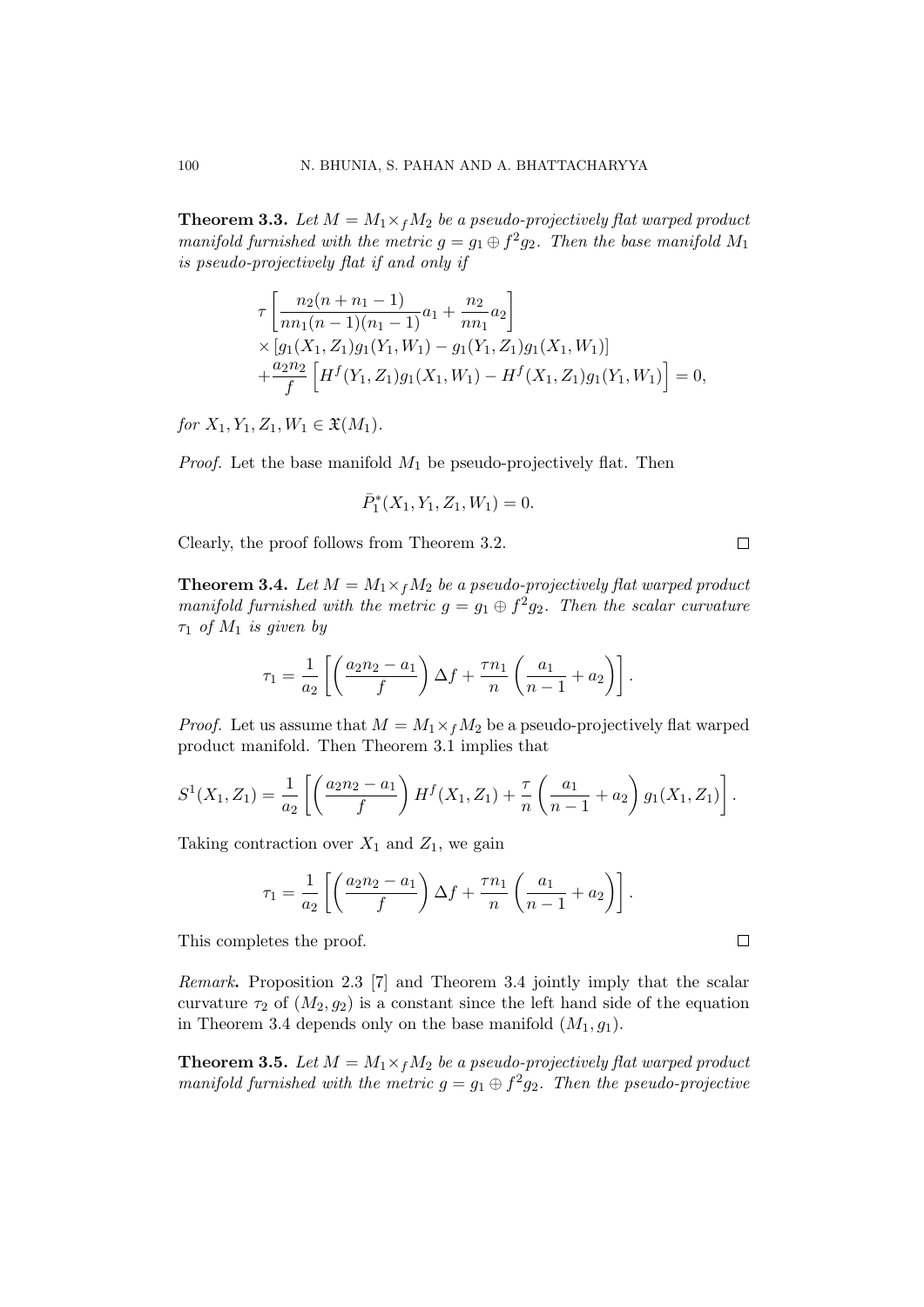*curvature tensor of M*<sup>2</sup> *is given by*

$$
\bar{P}_2^*(X_2, Y_2, Z_2, W_2) = \left[ \left( \frac{n^2 - n - n_2^2 f^2 + n_2 f^2}{n n_2 (n - 1)(n_2 - 1)} \right) a_1 \tau + \left( \frac{n - n_2 f^2}{n n_2} \right) \tau a_2 \n- a_2 f^2 f^{\#} + a_1 ||\nabla f||^2 \right] [g_2(X_2, Z_2) g_2(Y_2, W_2) \n- g_2(Y_2, Z_2) g_2(X_2, W_2)],
$$

*for*  $X_2, Y_2, Z_2, W_2 \in \mathfrak{X}(M_2)$ *.* 

*Proof.* Let  $M = M_1 \times_f M_2$  be a pseudo-projectively flat warped product manifold. From Theorem 3.1, it follows that

$$
0 = P_2^*(X_2, Y_2)Z_2 + \left[ \left( \frac{n^2 - n - n_2^2 f^2 + n_2 f^2}{n n_2 (n - 1)(n_2 - 1)} \right) a_1 \tau + \left( \frac{n - n_2 f^2}{n n_2} \right) \tau a_2 - a_2 f^2 f^{\#} + a_1 ||\nabla f||^2 \right] [g_2(Y_2, Z_2)X_2 - g_2(X_2, Z_2)Y_2].
$$

Therefore,

$$
\bar{P}_2^*(X_2, Y_2, Z_2, W_2) = g_2(P_2^*(X_2, Y_2)Z_2, W_2)
$$
  
= 
$$
\left[ \left( \frac{n^2 - n - n_2^2 f^2 + n_2 f^2}{n n_2 (n - 1)(n_2 - 1)} \right) a_1 \tau + \left( \frac{n - n_2 f^2}{n n_2} \right) \tau a_2
$$
  
- 
$$
a_2 f^2 f^{\#} + a_1 \|\nabla f\|^2 \right] [g_2(X_2, Z_2) g_2(Y_2, W_2)
$$
  
- 
$$
g_2(Y_2, Z_2) g_2(X_2, W_2)].
$$

This completes the proof.

**Theorem 3.6.** *Let*  $M = M_1 \times_f M_2$  *be a pseudo-projectively flat warped product manifold furnished with the metric*  $g = g_1 \oplus f^2 g_2$ . If the fiber manifold  $M_2$  *is Ricci flat, then the base manifold M*<sup>1</sup> *is of Hessian type.*

*Proof.* Let  $M = M_1 \times_f M_2$  be a pseudo-projectively flat warped product manifold. Then from Theorem 3.1, we derive

$$
0 = a_1fg_2(Y_2, Z_2)D_{X_1}^1 \nabla f + a_2 S^2(Y_2, Z_2)X_1
$$
  

$$
- f^2 \left[ a_2 f^{\#} + \frac{\tau}{n} \left( \frac{a_1}{n-1} + a_2 \right) \right] g_2(Y_2, Z_2)X_1.
$$

Suppose that  $M_2$  is Ricci flat. Then  $S^2(X_2, Y_2) = 0$  for any  $X_2, Y_2 \in \mathfrak{X}(M_2)$ . Hence, we obtain from the above relation

$$
D_{X_1}^1 \nabla f = \frac{f}{a_1} \left[ a_2 f^{\#} + \frac{\tau}{n} \left( \frac{a_1}{n-1} + a_2 \right) \right] X_1.
$$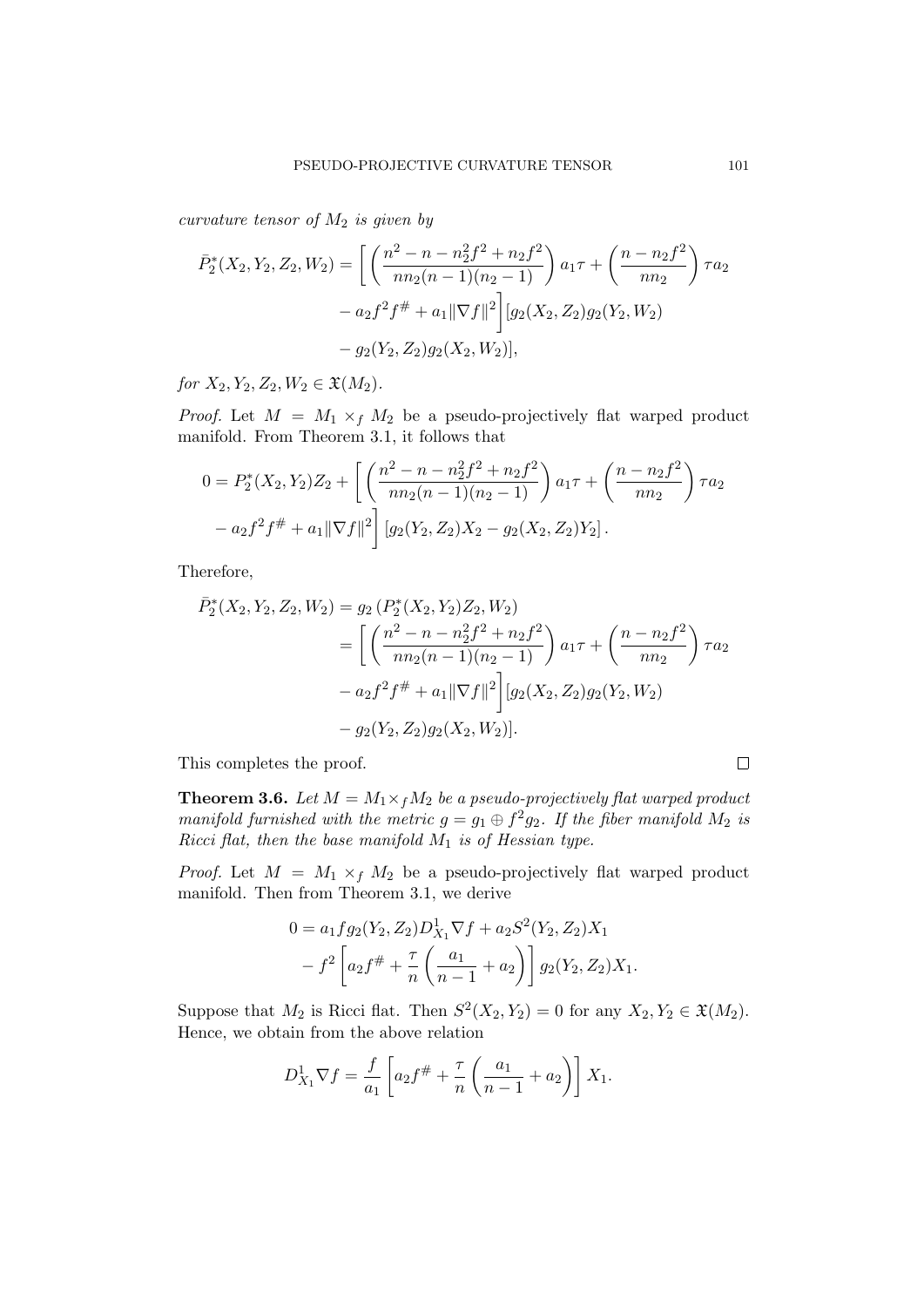This implies that

$$
H^{f} = \frac{f}{a_1} \left[ a_2 f^{\#} + \frac{\tau}{n} \left( \frac{a_1}{n-1} + a_2 \right) \right] g_1.
$$

Hence,  $M_1$  is of Hessian type. This completes the proof.

**Theorem 3.7.** Let  $M = M_1 \times_f M_2$  be a pseudo-projectively flat warped product *manifold furnished with the metric*  $g = g_1 \oplus f^2 g_2$ . If the fiber manifold  $M_2$  *is Ricci flat, then the pointwise constant sectional curvature*  $\tau_2$  *of*  $M_2$  *is given by* 

$$
\tau_2 = \frac{1}{a_1} \bigg[ -\left( \frac{n^2 - n - n_2^2 f^2 + n_2 f^2}{n n_2 (n - 1)(n_2 - 1)} \right) a_1 \tau - \left( \frac{n - n_2 f^2}{n n_2} \right) \tau a_2 + a_2 f^2 f^{\#}
$$

$$
- a_1 ||\nabla f||^2 + \frac{\tau}{n} \left( \frac{a_1}{n - 1} + a_2 \right) \bigg].
$$

*Proof.* Let  $M_2$  be Ricci flat. Therefore, from Eq.  $(2.1)$ , we have

$$
\bar{R}^2(X_2, Y_2, Z_2, W_2) = \frac{1}{a_1} \left[ \bar{P}_2^*(X_2, Y_2, Z_2, W_2) + \frac{\tau}{n} \left( \frac{a_1}{n-1} + a_2 \right) \times \{ g_2(Y_2, Z_2) g_2(X_2, W_2) - g_2(X_2, Z_2) g_2(Y_2, W_2) \} \right].
$$

In view of Theorem 3.1, we derive from the above relation that

$$
\bar{R}^2(X_2, Y_2, Z_2, W_2) = \frac{1}{a_1} \left[ -\left( \frac{n^2 - n - n_2^2 f^2 + n_2 f^2}{n n_2 (n - 1)(n_2 - 1)} \right) a_1 \tau - \left( \frac{n - n_2 f^2}{n n_2} \right) \tau a_2 \n+ a_2 f^2 f^{\#} - a_1 ||\nabla f||^2 + \frac{\tau}{n} \left( \frac{a_1}{n - 1} + a_2 \right) \right] \times \{ g_2(Y_2, Z_2) g_2(X_2, W_2) - g_2(X_2, Z_2) g_2(Y_2, W_2) \}.
$$

This implies that *M*<sup>2</sup> has a pointwise constant sectional curvature and this curvature is given by

$$
\tau_2 = \frac{1}{a_1} \bigg[ -\left( \frac{n^2 - n - n_2^2 f^2 + n_2 f^2}{n n_2 (n - 1)(n_2 - 1)} \right) a_1 \tau - \left( \frac{n - n_2 f^2}{n n_2} \right) \tau a_2 + a_2 f^2 f^{\#} - a_1 \|\nabla f\|^2 + \frac{\tau}{n} \left( \frac{a_1}{n - 1} + a_2 \right) \bigg].
$$

This completes the proof.

**Theorem 3.8.** Let  $M = M_1 \times_f M_2$  be a warped product manifold furnished *with the metric*  $g = g_1 \oplus f^2 g_2$ . If  $H^f = 0$ ,  $\Delta f = 0$  and M is pseudo-projectively *flat, then M*<sup>2</sup> *is an Einstein manifold.*

 $\Box$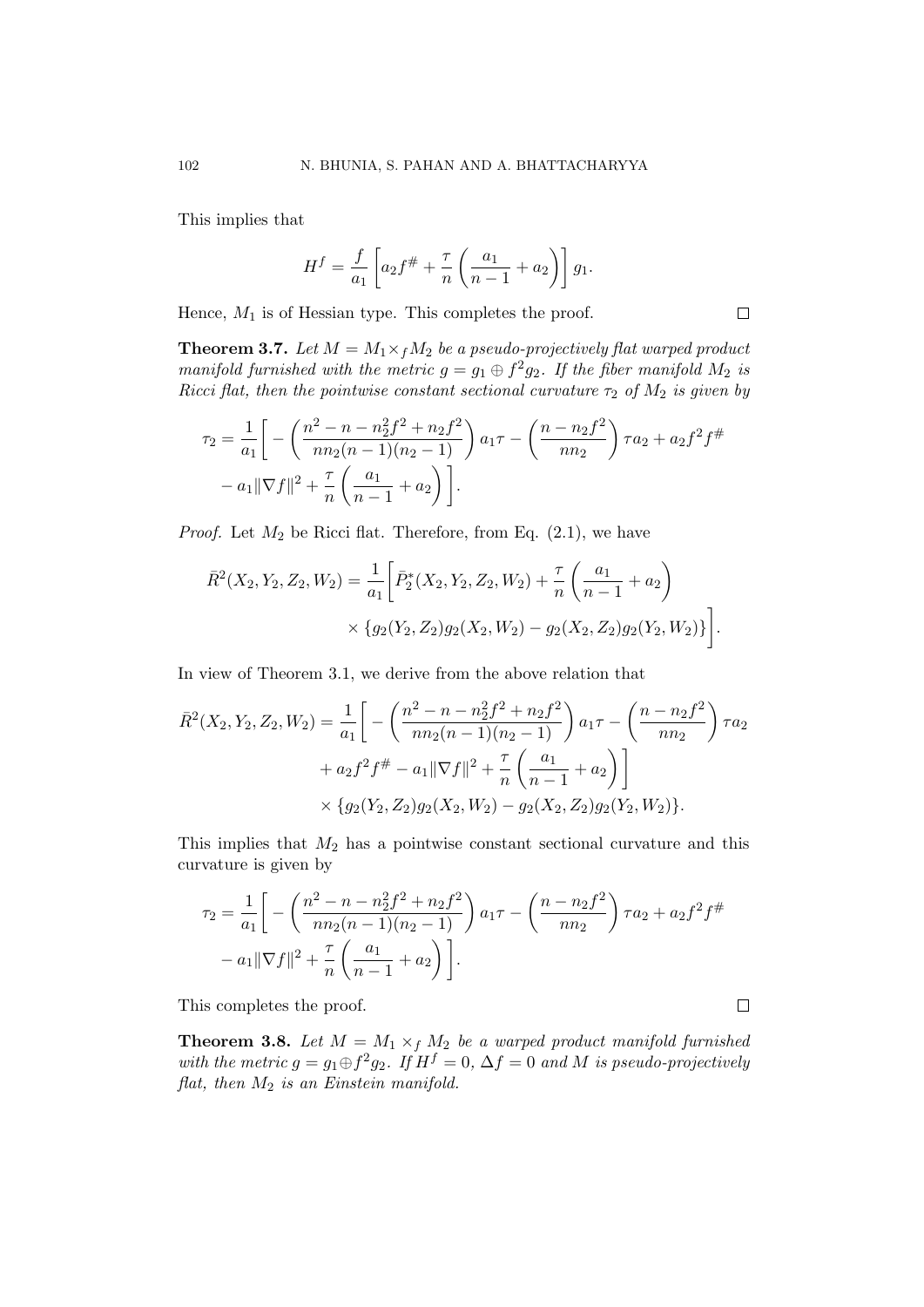*Proof.* Let *M* be pseudo-projectively flat. Therefore, *M*<sup>1</sup> is flat in view of Theorem 3.2. Furthermore, from Theorem 3.1, we obtain

(3.1) 
$$
0 = a_1 f g_2(Y_2, Z_2) D_{X_1}^1 \nabla f + a_2 S^2(Y_2, Z_2) X_1 - f^2 \left[ a_2 f^{\#} + \frac{\tau}{n} \left( \frac{a_1}{n-1} + a_2 \right) \right] g_2(Y_2, Z_2) X_1.
$$

Since  $H^f(X_1, Y_1) = 0$  and  $\Delta f = 0$ . Therefore, we derive from Eq. (3.1) that

$$
S^{2}(Y_{2}, Z_{2}) = \left[ (n_{2} - 1) \|\nabla f\|^{2} + \frac{\tau f^{2}}{a_{2}n} \left( \frac{a_{1}}{n-1} + a_{2} \right) \right] g_{2}(Y_{2}, Z_{2}).
$$

This implies that  $M_2$  is an Einstein manifold. This completes the proof.  $\Box$ 

## *§***4. Pseudo-projective curvature tensor on generalized Robertson-Walker space-times**

Let  $(M, g)$  be a Riemannian manifold of dimension *n*. The function  $f: I \rightarrow$  $(0, \infty)$  is a smooth function where *I* is a connected and open subinterval of R. Then the warped product manifold  $\tilde{M} = I \times_f M$  of dimension  $(n + 1)$ equipped with the metric  $\breve{g} = -dt^2 \oplus f^2 g$  is known as generalized Robertson-Walker space-time. Here  $dt^2$  is the Euclidean metric on *I*. This structure is the generalization of Robertson-Walker space-times [9, 16, 17, 18]. We use  $\partial_t$ instead of  $\frac{\partial}{\partial t} \in \mathfrak{X}(I)$  for simplicity in the following results.

With the help of Proposition 2.1, Proposition 2.2 and Eq.  $(2.2)$ , we obtain the following theorem after some elementary calculations.

**Theorem 4.1.** Let  $\breve{M} = I \times_f M$  be a generalized Robertson-Walker space-time *furnished with the metric*  $\breve{g} = -dt^2 \oplus f^2g$ *. Then the curvature tensor*  $\breve{P}^*$  *on M*˘ *is given by*

$$
\check{P}^*(\partial_t, \partial_t)\partial_t = \check{P}^*(\partial_t, \partial_t)X = \check{P}^*(X, Y)\partial_t = 0,
$$
  
\n
$$
\check{P}^*(\partial_t, X)\partial_t = \left[ \left( \frac{na_2 - a_1}{f} \right) \check{f} - \frac{\tau}{n+1} \left( \frac{a_1}{n} + a_2 \right) \right] X,
$$
  
\n
$$
\check{P}^*(X, \partial_t)Y = \left[ \left\{ -(a_1 + a_2)f\check{f} - (n-1)a_2\check{f}^2 + \frac{\tau f^2}{n+1} \left( \frac{a_1}{n} + a_2 \right) \right\} g(X, Y) - a_2S(X, Y) \right] \partial_t,
$$
  
\n
$$
\check{P}^*(X, Y)Z = a_1R(X, Y)Z + a_2 \left[ S(Y, Z)X - S(X, Z)Y \right] + \left[ -a_1\check{f}^2 + a_2f\check{f} + a_2(n-1)\check{f}^2 - \frac{\tau f^2}{n+1} \left( \frac{a_1}{n} + a_2 \right) \right] \times \left[ g(Y, Z)X - g(X, Z)Y \right],
$$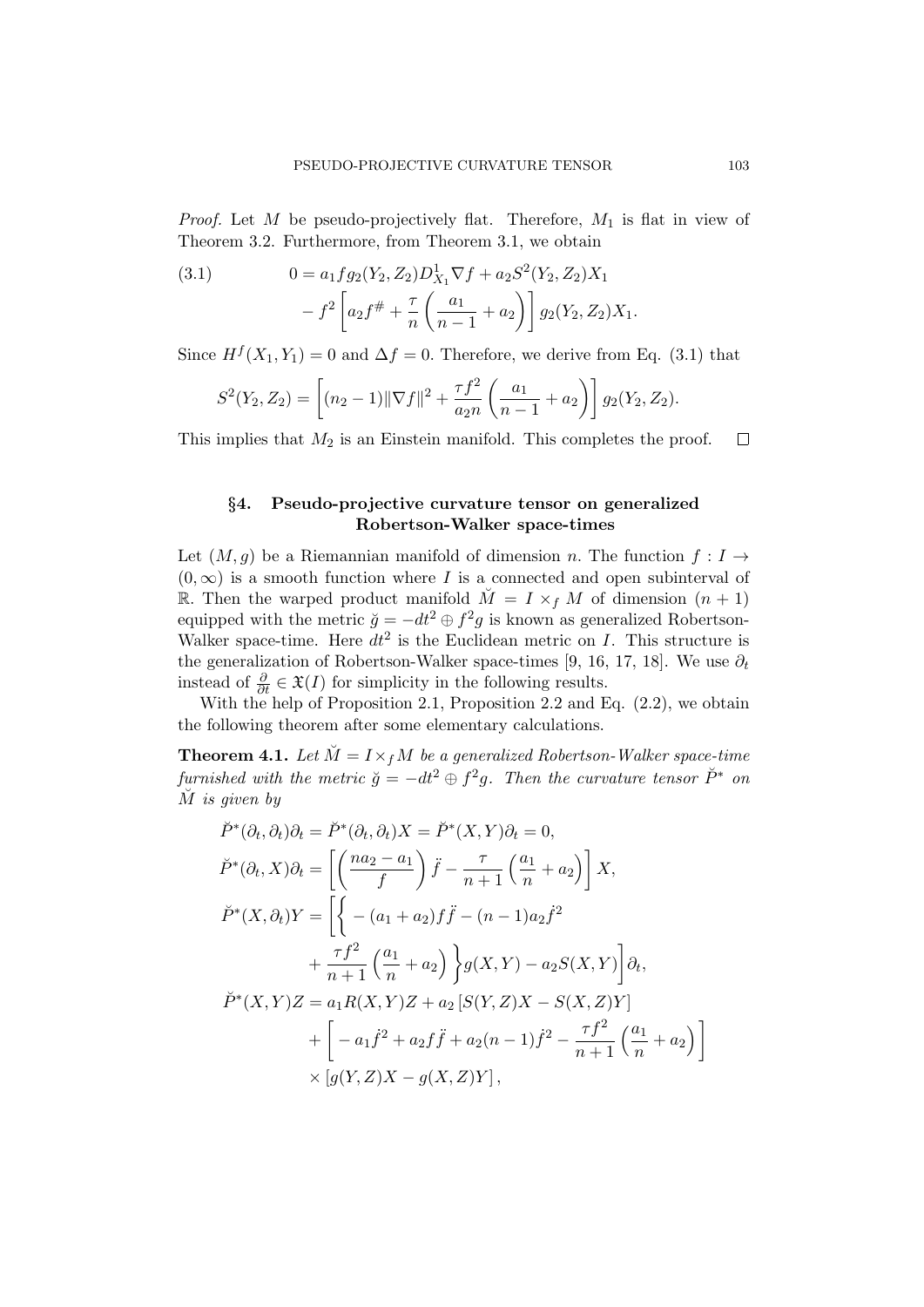*for*  $X, Y, Z \in \mathfrak{X}(M)$  *and*  $\partial_t \in \mathfrak{X}(I)$ *.* 

**Theorem 4.2.** Let  $\breve{M} = I \times_f M$  be a generalized Robertson-Walker space*time furnished with the metric*  $\breve{g} = -dt^2 \oplus f^2g$ . If  $\breve{M}$  is pseudo-projectively *flat, then the warping function f is given by*

$$
f = \begin{cases} c_1 e^{\mu t} + c_2 e^{-\mu t}, & \text{if } \mu^2 \text{ is positive} \\ c_1 + c_2 t, & \text{if } \mu^2 = 0 \\ c_1 \cos \mu t + c_2 \sin \mu t, & \text{if } \mu^2 \text{ is negative} \end{cases}
$$

*where*  $\mu^2 = \frac{\tau(a_1 + na_2)}{n(n+1)(na_2 - a_1)}$  $\frac{\tau(a_1+n a_2)}{n(n+1)(n a_2-a_1)}$  and  $c_1, c_2$  are two arbitrary constants.

*Proof.* Let  $\check{M}$  be pseudo-projectively flat. Then from the second relation of Theorem 4.1, we have

$$
\ddot{f} - \mu^2 f = 0.
$$

Hence, by solving the above differential equation the warping function *f* is obtained and it is given by

$$
f = \begin{cases} c_1 e^{\mu t} + c_2 e^{-\mu t}, & \text{if } \mu^2 \text{ is positive} \\ c_1 + c_2 t, & \text{if } \mu^2 = 0 \\ c_1 \cos \mu t + c_2 \sin \mu t, & \text{if } \mu^2 \text{ is negative} \end{cases}
$$

where  $c_1, c_2$  are two arbitrary constants. This completes the proof.

**Theorem 4.3.** Let  $\check{M} = I \times_f M$  be a generalized Robertson-Walker space*time furnished with the metric*  $\breve{g} = -dt^2 \oplus f^2g$ . If  $\breve{M}$  is pseudo-projectively *flat, then M is an Einstein manifold.*

*Proof.* Let  $\tilde{M}$  be pseudo-projectively flat. Then from the third relation of Theorem 4.1, we have

$$
S(X,Y) = \frac{1}{a_2} \left[ -(a_1 + a_2)f\ddot{f} - (n-1)a_2\dot{f}^2 + \frac{\tau f^2}{n+1} \left( \frac{a_1}{n} + a_2 \right) \right] g(X,Y).
$$

Hence, *M* is an Einstein manifold. This completes the proof.

## *§***5. Pseudo-projective curvature tensor on standard static space-times**

Let  $(M, q)$  be a Riemannian manifold of dimension *n*. The function  $f : M \rightarrow$  $(0, \infty)$  is a smooth function. Then the warped product manifold  $\tilde{M} = I \times_f M$ 

 $\Box$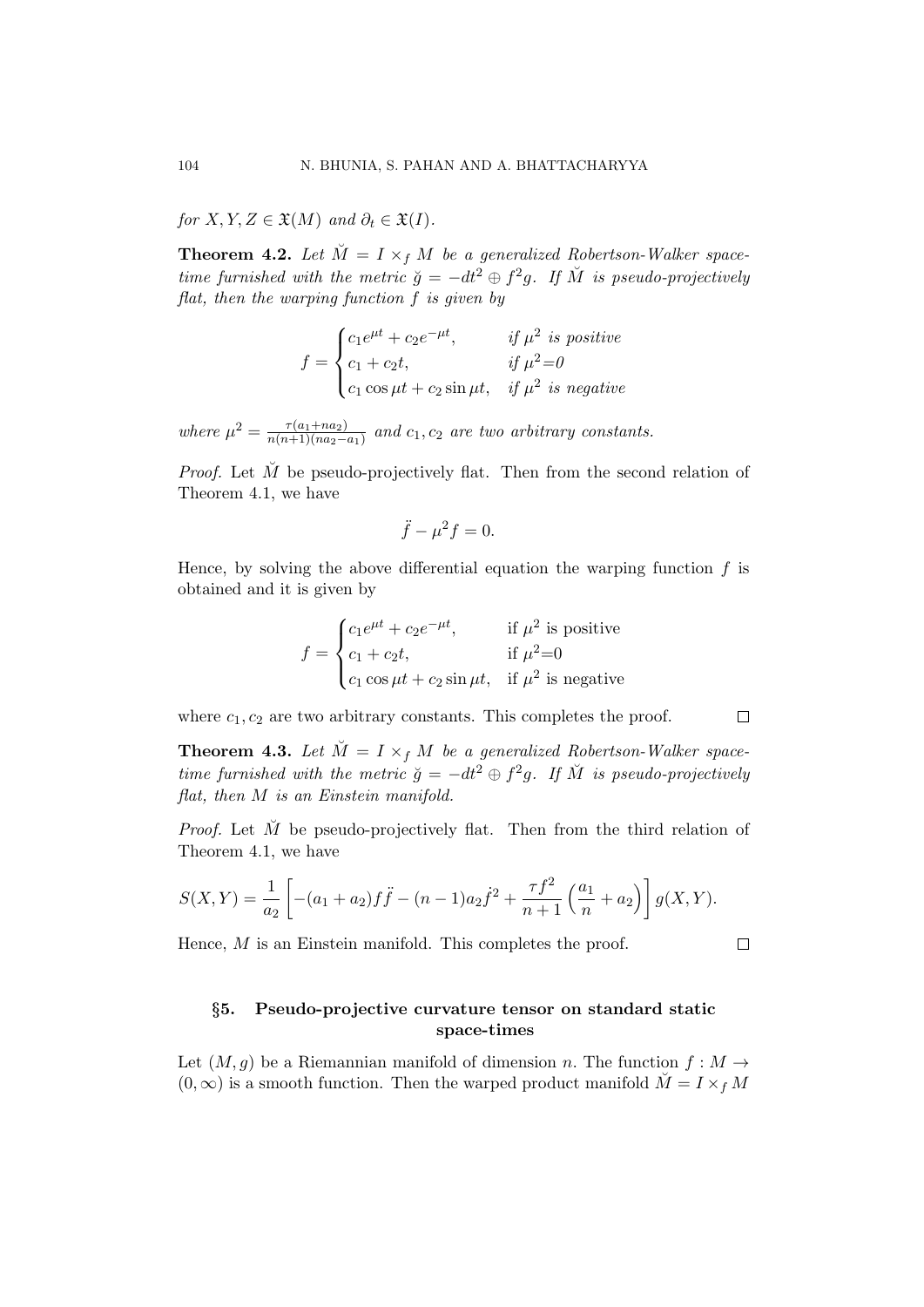of dimension  $(n + 1)$  equipped with the metric  $\check{g} = -f^2 dt^2 \oplus g$  is known as standard static space-time. Here  $I$  is the connected, open subinterval of  $\mathbb R$ and  $dt^2$  is the Euclidean metric on *I*. This structure is the generalization of Einstein static universe [1, 2, 3, 4, 5]. We write  $\partial_t$  instead of  $\frac{\partial}{\partial t} \in \mathfrak{X}(I)$  for expressing the following results in simpler way.

In view of Proposition 2.1, Proposition 2.2 and Eq. (2.2), we obtain the following theorem after some elementary calculations.

**Theorem 5.1.** Let  $\breve{M} = I \times_f M$  be a standard static space-time furnished *with the metric*  $\breve{g} = -f^2 dt^2 \oplus g$ . Then the curvature tensor  $\breve{P}^*$  *on*  $\breve{M}$  *is given by*

$$
\check{P}^*(\partial_t, \partial_t)\partial_t = \check{P}^*(\partial_t, \partial_t)X = \check{P}^*(X, Y)\partial_t = 0,
$$
  
\n
$$
\check{P}^*(\partial_t, X)\partial_t = f\left[a_1D_X^1\nabla f - a_2\Delta fX - \frac{\tau f}{n+1}\left(\frac{a_1}{n} + a_2\right)X\right],
$$
  
\n
$$
\check{P}^*(\partial_t, X)Y = \left[\left(\frac{a_1 - a_2}{f}\right)H^f(X, Y) + a_2S(X, Y) - \frac{\tau}{n+1}\left(\frac{a_1}{n} + a_2\right)g(X, Y)\right]\partial_t,
$$
  
\n
$$
\check{P}^*(X, Y)Z = a_1R(X, Y)Z + a_2\left[S(Y, Z)X - S(X, Z)Y\right] - \frac{a_2}{f}\left[H^f(Y, Z)X - H^f(X, Z)Y\right] - \frac{\tau}{n+1}\left(\frac{a_1}{n} + a_2\right)\left[g(Y, Z)X - g(X, Z)Y\right],
$$

*for*  $X, Y, Z \in \mathfrak{X}(M)$  *and*  $\partial_t \in \mathfrak{X}(I)$ *.* 

**Theorem 5.2.** *Let*  $\breve{M} = I \times_f M$  *be a standard static space-time furnished with the metric*  $\breve{g} = -f^2 dt^2 \oplus g$ . If  $\breve{M}$  is pseudo-projectively flat, then  $H^f = \frac{\Delta f}{n}$  $\frac{\Delta f}{n}g$ .

*Proof.* Let  $\check{M} = I \times_f M$  be pseudo-projectively flat. Then from the second relation of Theorem 5.1, we have

(5.1) 
$$
D_X^1 \nabla f = \frac{1}{a_1} \left[ a_2 \Delta f + \frac{\tau f}{n+1} \left( \frac{a_1}{n} + a_2 \right) \right] X
$$

$$
i.e., \quad H^f = \frac{1}{a_1} \left[ a_2 \Delta f + \frac{\tau f}{n+1} \left( \frac{a_1}{n} + a_2 \right) \right] g.
$$

Taking trace on both sides, we obtain

(5.2) 
$$
\Delta f = \frac{n f \tau}{(n+1)(a_1 - n a_2)} \left(\frac{a_1}{n} + a_2\right).
$$

Using Eq. (5.2) in Eq. (5.1), we derive  $H^f = \frac{\Delta f}{n}$  $\frac{\Delta f}{n}g$ . This completes the proof. $\Box$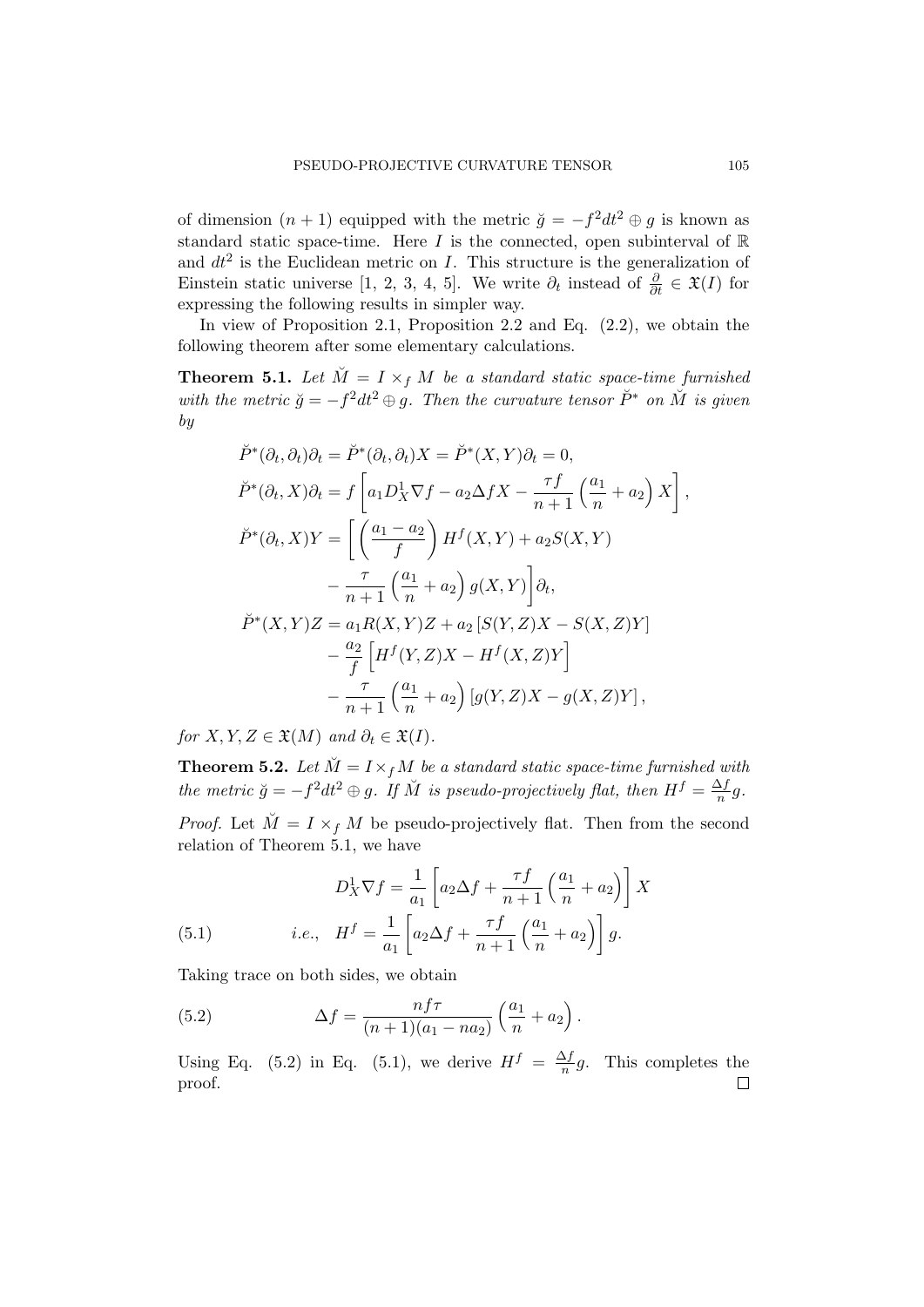**Theorem 5.3.** Let  $\breve{M} = I \times_f M$  be a standard static space-time furnished *with the metric*  $\breve{g} = -f^2 dt^2 \oplus g$ . If  $\breve{M}$  is pseudo-projectively flat, then M is *an Einstein manifold.*

*Proof.* Let  $\check{M} = I \times f M$  be pseudo-projectively flat. We derive from the third relation of Theorem 5.1 by using Theorem 5.2 and Eq. (5.2) that

$$
S(X,Y) = \frac{(1-n)\Delta f}{nf}g(X,Y).
$$

This implies that *M* is an Einstein manifold. This completes the proof.  $\Box$ 

### **Acknowledgments**

We would like to thank the referee for his valuable suggestions towards the improvement of the paper.

## **References**

- [1] D. Allison, Energy conditions in standard static spacetimes, General Relativity and Gravitation **20** (1988), 115–122.
- [2] D. Allison, Geodesic completeness in static space-times, Geometriae Dedicata **26** (1988), 85–97.
- [3] D. E. Allison and B. Unal, Geodesic structure of standard static space-times, Journal of Geometry and Physics **46** (2003), 193–200.
- [4] A. L. Besse, Einstein manifolds (Classics in Mathematics), Springer-Verlag, Berlin, (2008).
- [5] N. Bhunia, S. Pahan and A. Bhattacharyya, Application of hyper-generalized quasi-Einstein spacetimes in general relativity, Proceedings of the National Academy of Sciences, India Section A: Physical Sciences **91** (2021), 297–307.
- [6] R. L. Bishop and B. O'Neill, Geometry of slant submnaifolds, Transactions of the American Mathematical Society **145** (1969), 1–49.
- $[7]$  F. Dobarro and B. Unal, Curvature of multiply warped products, Journal of Geometry and Physics **55** (2005), 75–106.
- [8] Y. Dogru, Hypersurfaces satisfying some curvature conditions on pseudo projective curvature tensor in the semi-Euclidean space, Mathematical Sciences and Applications E-Notes **2** (2014), 99–105.
- [9] J. L. Flores and M. S´anchez, Geodesic connectedness and conjugate points in GRW space-times, Journal of Geometry and Physics **36**, (2000), 285–314.